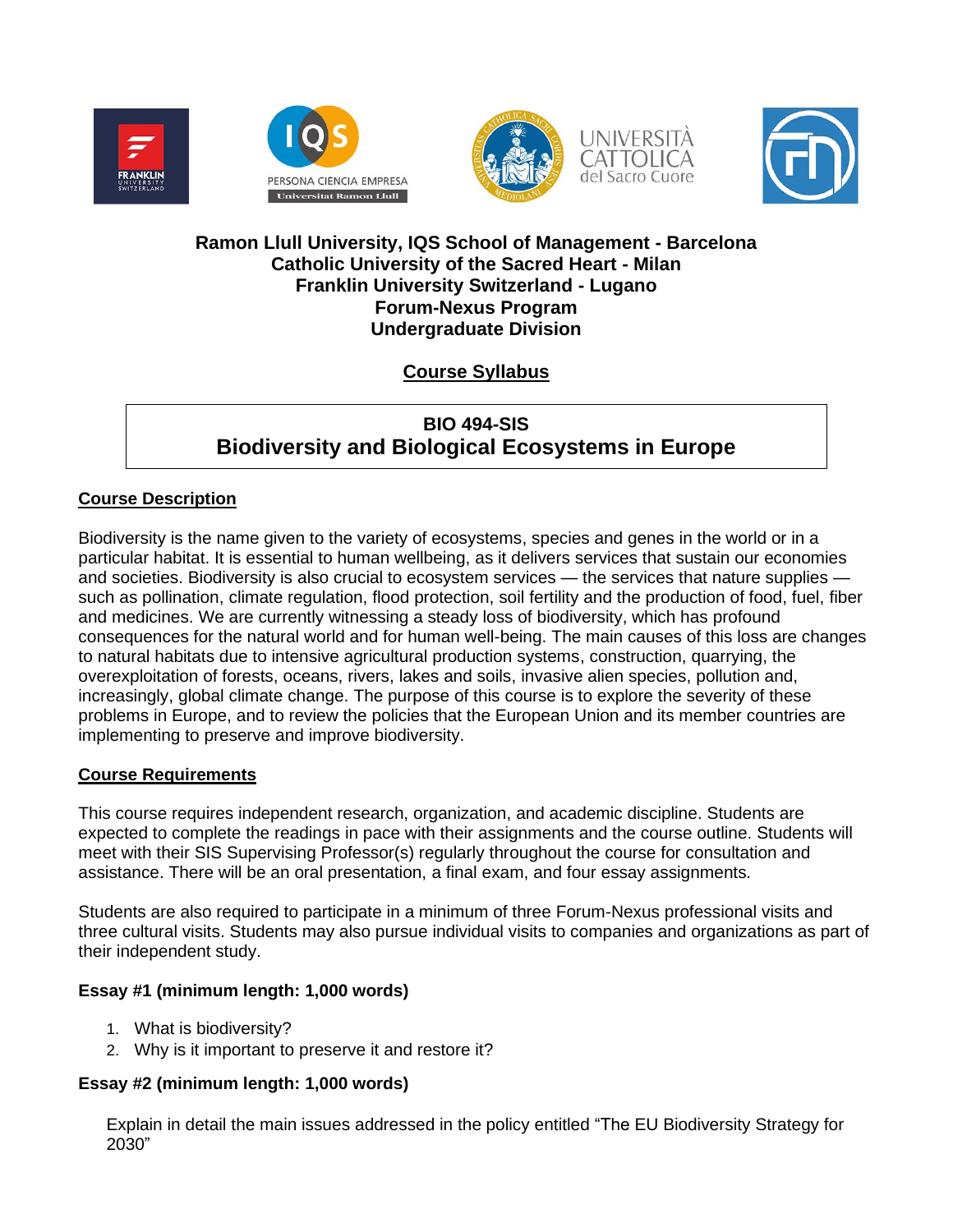## **Essay #3 (minimum length: 1,000 words)**

Discuss the main current issues in Europe related to forest biodiversity

## **Essay #4 (minimum length: 1,000 words)**

- 1. Discuss the global impact of Europe with respect to biodiversity
- 2. What should be done to address these issues?

#### **Presentation**

Deliver a 15-minute PowerPoint presentation illustrating the main points learned in the course

## **Required Readings**

**Biodiversity – Ecosystems** European Environment Agency February 2020 <https://bit.ly/3xHaOu4>

#### **The European environment — state and outlook 2020: knowledge for transition to a sustainable Europe** European Environment Agency

Updated on March 3, 2022 <https://bit.ly/3O6UHLC>

## **EU Biodiversity Strategy for 2030**

European Commission Directorate-General for the Environment Luxembourg, 2021 <https://bit.ly/3tysDZH>

## **Forest Biodiversity in Europe**

European Forest Institute May 20, 2022 <https://bit.ly/3ML1qK3>

#### **Components of Final Grade**

| Essay #1     | 10% |
|--------------|-----|
| Essay #2     | 10% |
| Essay #3     | 10% |
| Essay #4     | 10% |
| Presentation | 20% |
| Final exam   | 40% |

## **Grading Scale**

93-100 % A 90-92.9 % A-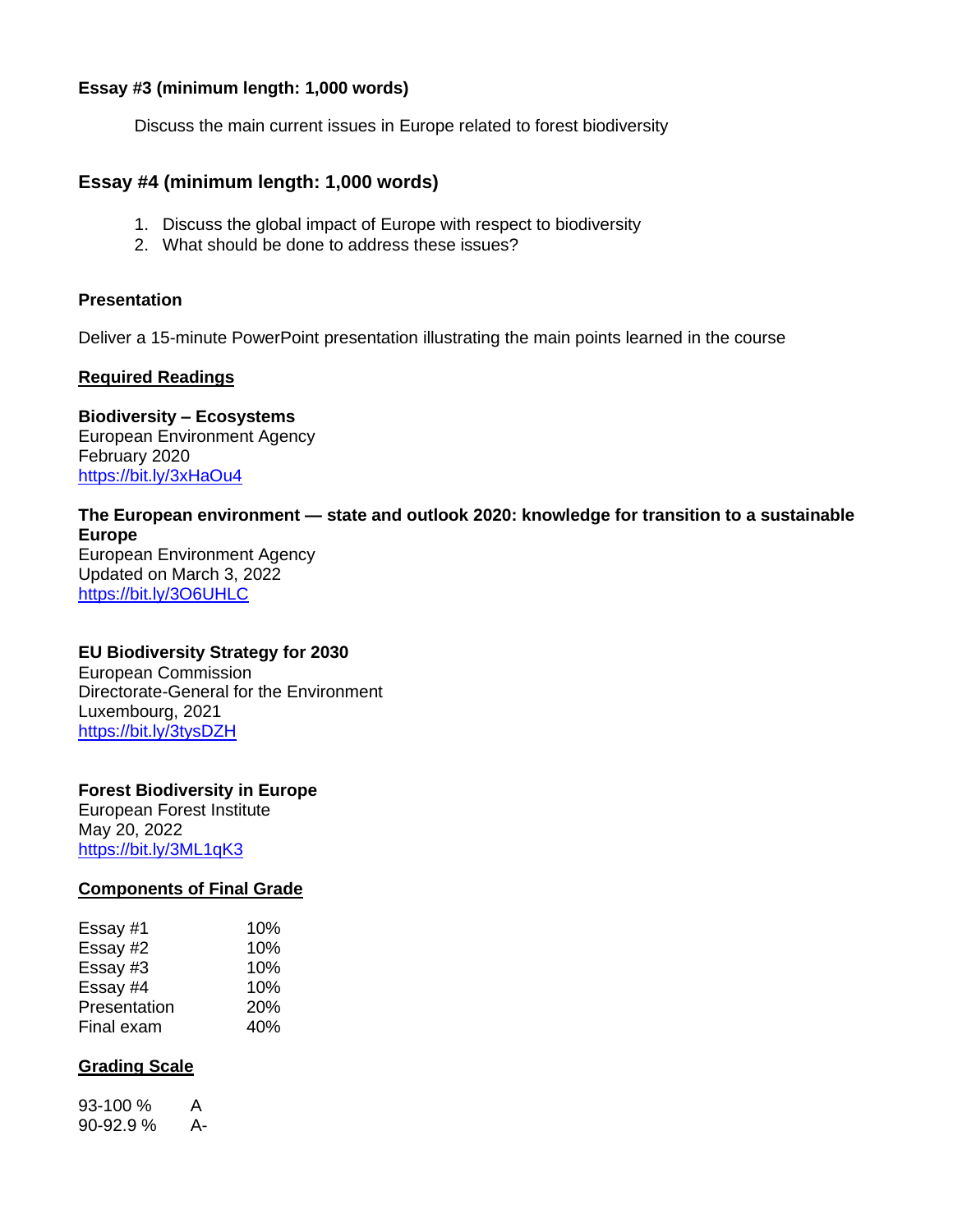87-89.9 % B+ 83-86.9 % B 80-82.9 % B-77-79.9 % C+ 73-76.9 % C 70-72.9% C-67-69.9 % D+ 63-66.9 % D 60-62.9 % D-Below 60 % F

## **Course Outline**

## **Modules:**

- 1. What is biodiversity. Why is it important?
- 2. What are the current threats to biodiversity?
- 3. The EU Biodiversity Strategy for 2030
- 4. Forest Biodiversity in Europe
- 5. Marine biodiversity
- 6. Biodiversity in agriculture
- 7. The problem of alien species
- 8. The impact of climate change on biodiversity
- 9. Europe's global impact on biodiversity

#### **Schedule of Classes and Visits**

The detailed schedule of classes, professional visits, and suggested cultural visits for each session is available online at *[www.forum-nexus.com/schedules](http://www.forum-nexus.com/schedules)*.

#### **Academic Integrity**

Ramon Llull University, Franklin University Switzerland, and the Catholic University of the Sacred Heart place a high value on the integrity, good conduct, and academic honesty of all students. Students are expected to maintain high standards of academic integrity at all times. Any instance of academic dishonesty, including plagiarism, will result in a grade of F for the course.

## **Course Outline**

| <b>DATE</b>  | <b>LOCATION</b> | <b>Topics</b>                                                                                                                     |
|--------------|-----------------|-----------------------------------------------------------------------------------------------------------------------------------|
| $6/1 - 6/30$ |                 | <b>Pre-Program Preparation</b><br>Become familiar with the syllabus, identify additional<br>readings, begin readings and research |
| 7/2          | Rome            | Essay #1 Due                                                                                                                      |
| $7/4 - 7/5$  | Rome            | <b>Meeting with SIS Supervising Professor</b>                                                                                     |
| $7/4 - 7/8$  | Rome            | Complete Readings and Research – Modules 1, 2                                                                                     |